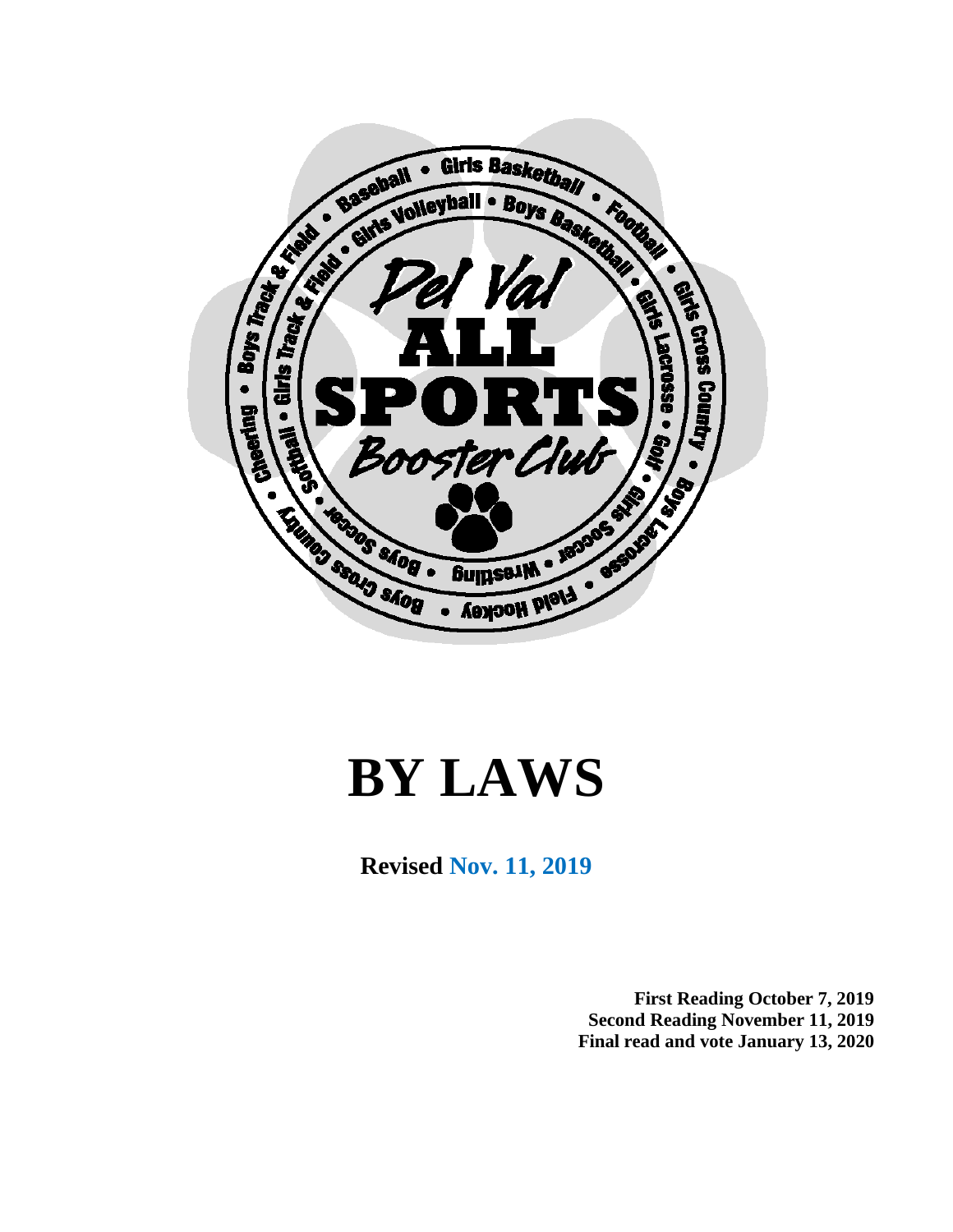### **Article I – Name**

The name of this organization shall be **"Del Val All Sports Booster Club"**

### **Article II – Purpose / Organization**

- A. The purpose of this organization shall be:
	- To provide recognition and support for all athletes, statisticians, coaches and trainers participating in a Board of Education recognized Delaware Valley Regional High School athletic program.
	- To foster sportsman-like conduct and attitude at all athletic and Booster Club events.
	- To promote spirit, enthusiasm and community pride for the athletic programs.
- B. The organization shall be operated as a **501(c)3** non-profit organization with tax exempt status. No member or officer shall receive any payment from the organization with the exception of reimbursement for expenses incurred as the result of relevant activities authorized by the organization or its By-Laws.
- C. With the verbal agreement of at least two other officers, the organization gives its President the authority to act on behalf of the organization to take necessary actions to further the purpose of the organization. This decision shall not alter the intent and purpose of the organization as outlined by these by-laws and the outcome of this decision shall be added to the minutes of the next meeting. In the event monies need to be spent, a monetary cap of \$250.00 shall apply.

# **Article III - Membership**

- A. Any person interested in furthering the aims of the organization may become a member upon payment of the annual dues set forth at the last meeting of the previous year.
- B. The Secretary will keep a membership attendance roster to be present at every regular meeting and events. To be a member in good standing one must:
	- Pay annual dues.
	- Attend at least 50% of all Booster Club activities. (this includes meetings, football games, outside sales events, school sales events, etc.)

# **Article IV – Officers**

- A. The Executive Board officers of this organization are to be elected annually at the May meeting and will assume responsibilities immediately after the meeting. They are:
	- **President**
	- Vice President
	- **Exercise Secretary**
	- Treasurer
	- Financial Correspondent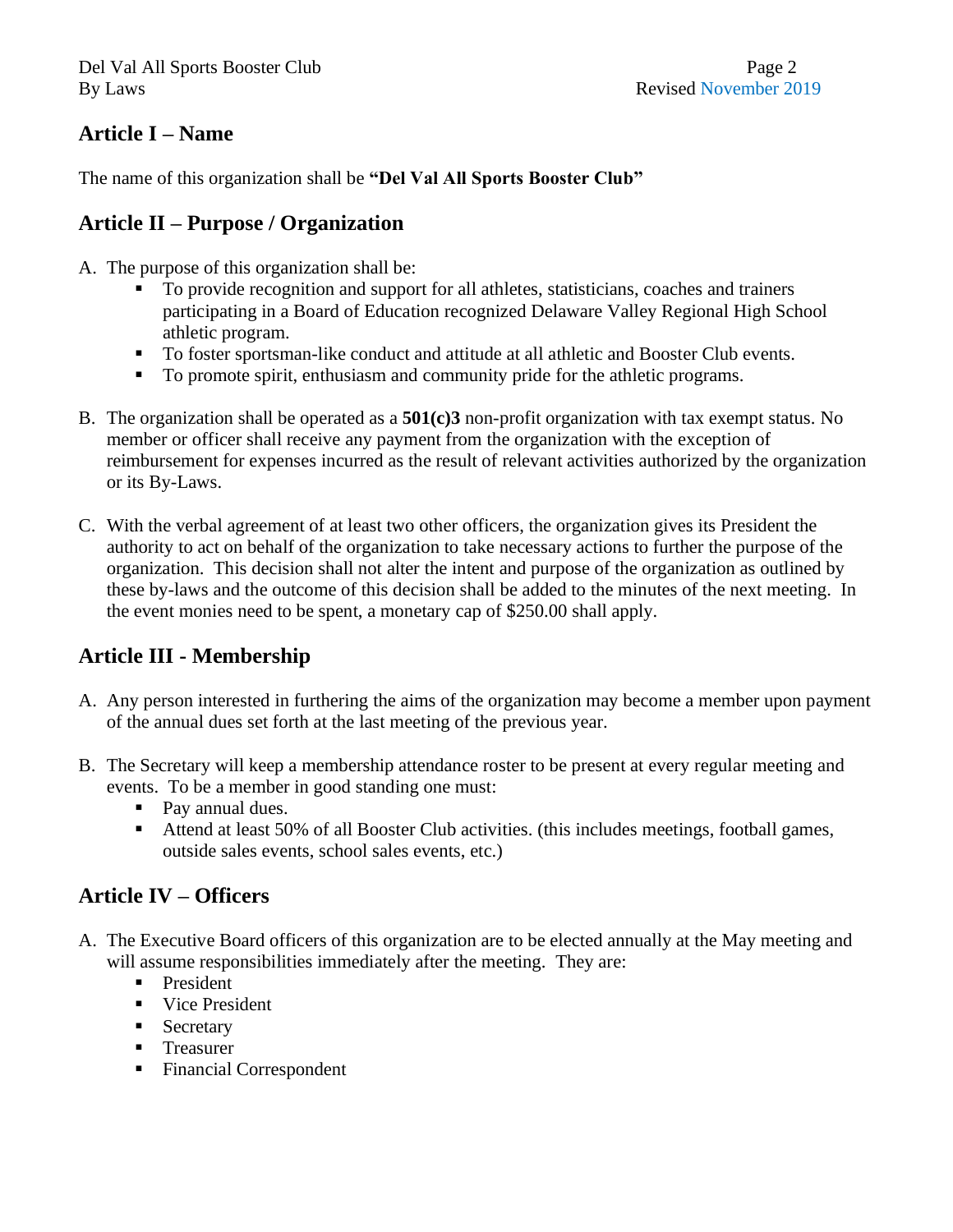- B. The Executive Board duties include but are not limited to:
	- Fill any vacancy of an officer or chairperson through appointment and making every effort possible to fill all officer positions with separate individuals. No one individual is allowed to hold two Executive Board member positions.
	- Orderly management of the business affairs and meetings of the organization.
	- Attend Executive Board meetings upon the request of the President, given reasonable notice.
	- Create committees as needed.
	- Attend Delaware Valley High **Regional** School Board of Education meetings upon request given reasonable notice.
	- Maintain Delaware Valley High **Regional** School Board of Education approved club status in good standing.
- C. The officers and appointed chairpersons shall attend 75% of the scheduled meetings. If they do not, they may be asked to resign their position.
- D. Duties of Officers:
	- 1. The **President** shall:
		- **•** Preside over all meetings of the organization and of the Executive Board.
		- Have the power to appoint special committees, as they are needed.
		- Have active management of the organization.
		- Carry out the orders of the Executive Board, Chairpersons and general members.
		- Rule out all discussions that do not relate to the stated purpose of the organization.
		- **Example 1** Insure that parliamentary procedure in accordance with Robert's Rules of Order, are followed for all motions, discussions and votes.
		- Have the authority to sign checks at the unavailability of the Treasurer.
		- Be responsible for checking the organization's mail box in the Director of Athletics office.
		- Be responsible for obtaining and/or maintaining required licensing, insurance, etc. as required by State and / or Federal Law and / or Delaware Valley **Regional** High School Board of Education
	- 2. The **Vice President** Shall:
		- In the absence of the President, perform the President's duties.
		- Assist in all functions of any or all officer positions.
		- Be responsible for obtaining and /or maintaining required licensing, permits, etc. as required by State and / or Federal Law and / or Delaware Valley **Regional** High School Board of Education for all gaming.
		- In charge of organizing and ordering of Pens and roses for senior night activities.
	- 3. The **Secretary** shall:
		- Keep a permanent record of all monthly meetings of the organization and the Executive Board.
		- Maintain a permanent record of membership attendance at all meetings/events of the organization and Executive Board.
		- Insure that all current and necessary club information including but not limited to the membership form is included in the summer mailing packet created by the organization.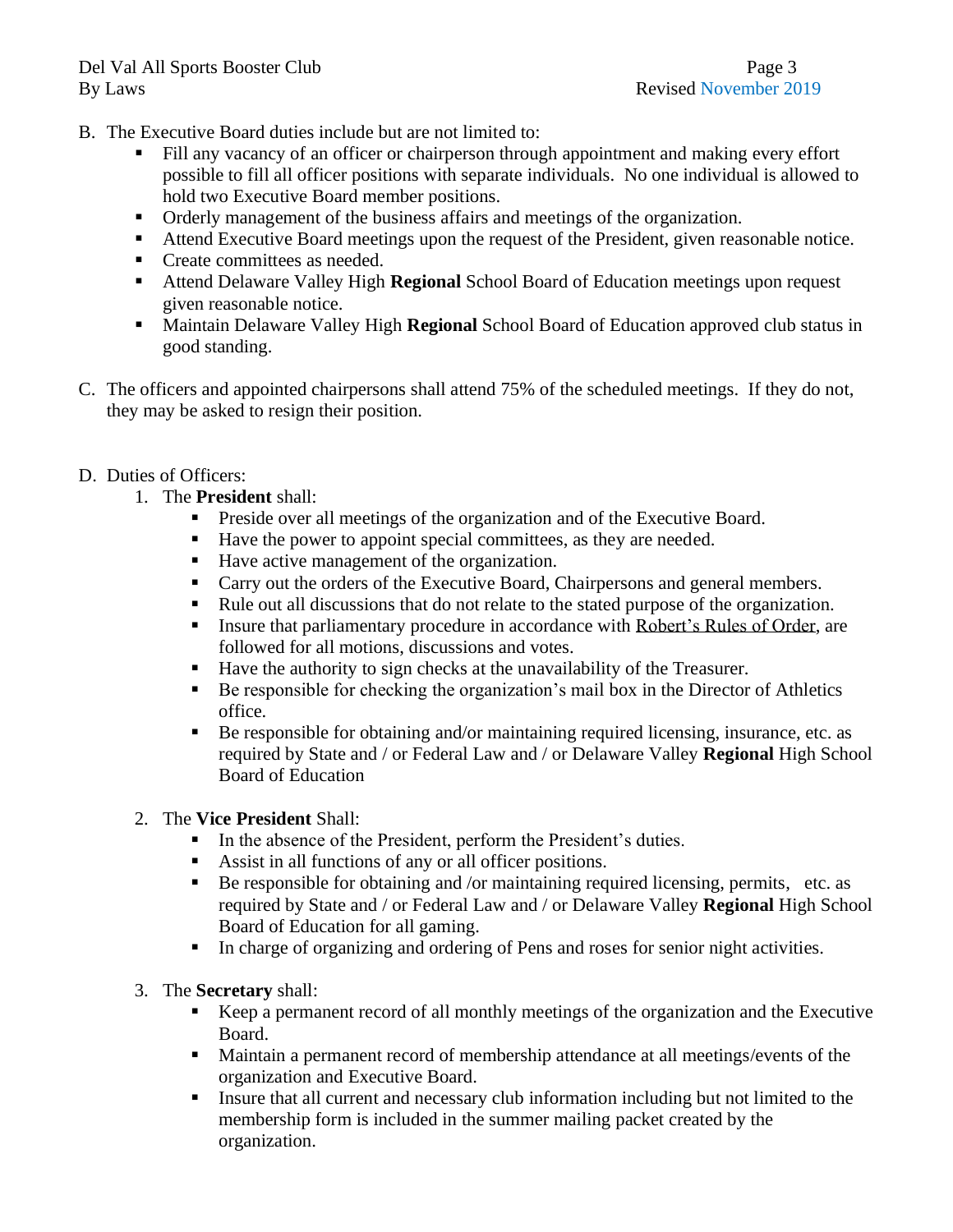### Del Val All Sports Booster Club Page 4 By Laws Revised November 2019

- Maintain a current membership list
- Be responsible for correspondence which includes updating and sending out the sign up genius notifications, send out a reminder e-mail 5 days prior to our monthly meeting, and email any special events
- Be responsible for updating the website
- 4. The **Treasurer** shall:
	- Receive and be responsible for all funds belonging to the organization.
	- Pay outstanding bills with proper documentation / receipt(s) attached.
	- Keep an itemized account of receipts and expenditures.
	- $\blacksquare$

5. The **Financial Correspondent** shall:

- Prepare a Treasurer's Report based on reconciliation of the bank account. The financial report will reflect all transactions that occurred from the first day of the preceding month until the last day of the preceding month. The report will contain sports subaccounts and earmarked accounts, and dedicated monies approved by vote at the monthly meetings. Treasurer's report shall be submitted to the President in advance prior to the monthly meeting for adequate review and questions.
- The Financial Correspondent will make all records available upon request for reporting and audit purposes (if necessary) by the Delaware Valley High School Board of Education, Del Val All Sports Booster Club Executive Board, New Jersey State Regulatory Agencies and Federal IRS regulations
- Report any discrepancies to Executive Board members at each monthly meeting.
- The Financial Correspondent will file necessary financial information with appropriate taxing authorities at year end.
- Reconcile the monthly bank statement. Report any discrepancies to Executive Board members at each monthly meeting. Provide written statement with Treasurer's Report that monthly bank statement is reconciled
- 6. Chairperson of Spirit Items and Clothing shall:
	- Be responsible for ordering, delivering and collecting money for sports clothing and spirit items sponsored by the club.
	- All monies collected are to be delivered to the Treasurer within 10 (ten) business days of the event for proper documentation in the Treasurer's Report.
	- All expense receipts are to be delivered to the Treasurer within 10 (ten) business days of the event they are incurred for proper documentation in the Treasurer's Report as well as Executive Board approval for payment. No receipt, no reimbursement.
	- Keep open communication with the Executive Board.
	- Coordinate and communicate with sport specific coaches to fulfill team clothing needs.

# **Article V – Sport Representatives**

- A. Sport Representatives act as liaisons to the Del Val All Sports Booster Club for a recognized sport and must be an active member of the organization.
- B. Duties of the Sport Representatives include but are not limited to: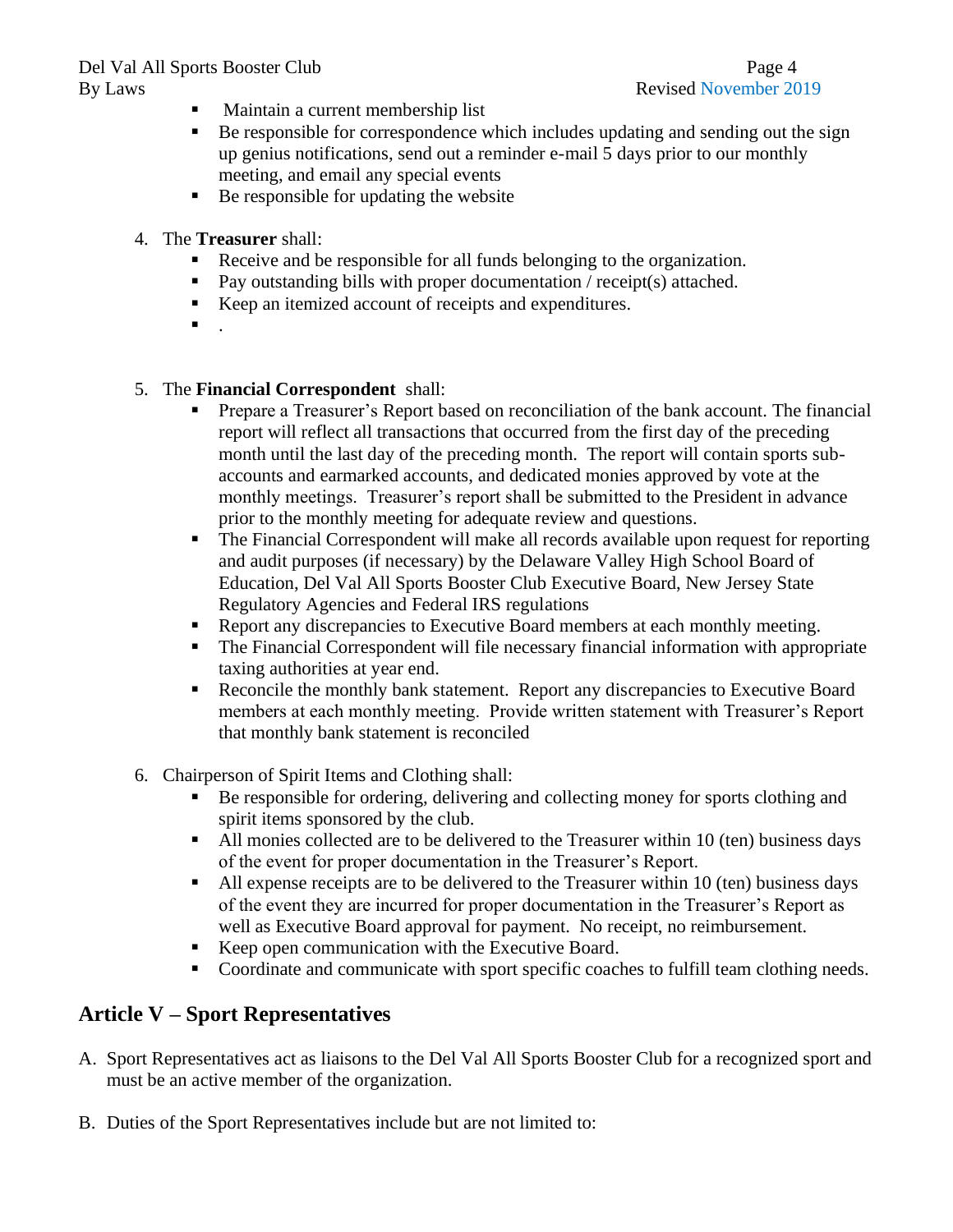### Del Val All Sports Booster Club Page 5 By Laws Revised November 2019

- Senior Recognition: Report to the Del Val All Sports Booster Club with the scheduled date and number of senior participants (including statisticians/managers/athletic trainers) that will be recognized.
- Two weeks prior to senior night please contact the vice President for your individually wrapped single yellow roses being ordered from ShopRite of Flemington or Clinton prior to scheduled date and picked up for the event. Prior to pick up acquire a prepared discount letter from Vice President (along with pens) to be presented to cashier at time of purchase. The Booster club will only reimburse you for the set fee per rose, if you do not submit paperwork to get discount and not pay sales tax you will be responsible for difference.
- Submit receipt of purchase to the Del Val All Sports Booster Club for reimbursement.
- Correspond with the Del Val All Sports Booster Club Executive Board as appropriate.
- Report at the regular monthly meetings all team records (Varsity, JV and Freshmen) and other noteworthy information. If a Sport Representative is unable to attend a monthly meeting, the information is to be submitted via email or telephone to an Executive Board member prior to the meeting. The information will then be presented on their behalf.
- **Responsible for communicating and confirming with the Vice President of any** required licensing, permits, insurance etc. that are in effect for each fund raising activity.

# **Article VI – Election of Officers**

- A. Nominating Committee a nominating committee will consist of *at least two* members in good standing who are not current Executive Board members. Volunteers will be taken from the floor during the monthly meeting in April. They will present a slate of nominees for office at the monthly meeting in May.
- B. The election of all officers shall be by ballot at the regular meeting in June. If unopposed, open voting is permitted. The Recording Secretary shall receive, count and record all votes.
- C. Upon election of new officers for the upcoming year, a review of the Del Val All Sports Booster Club By-Laws must be completed, approved and signed in accordance with Article IX of these By-Laws no later than January of the current school year.
- D. The election of President and Secretary and Financial correspondent shall be held on odd years from the election of Vice President and Treasurer on even years.
- E. No officer shall hold more than (1) elected office at a time.

# **Article VII – Voting Member**

**•** Anyone in attendance who has paid membership dues shall be a voting member.

# **Article VIII – Meetings**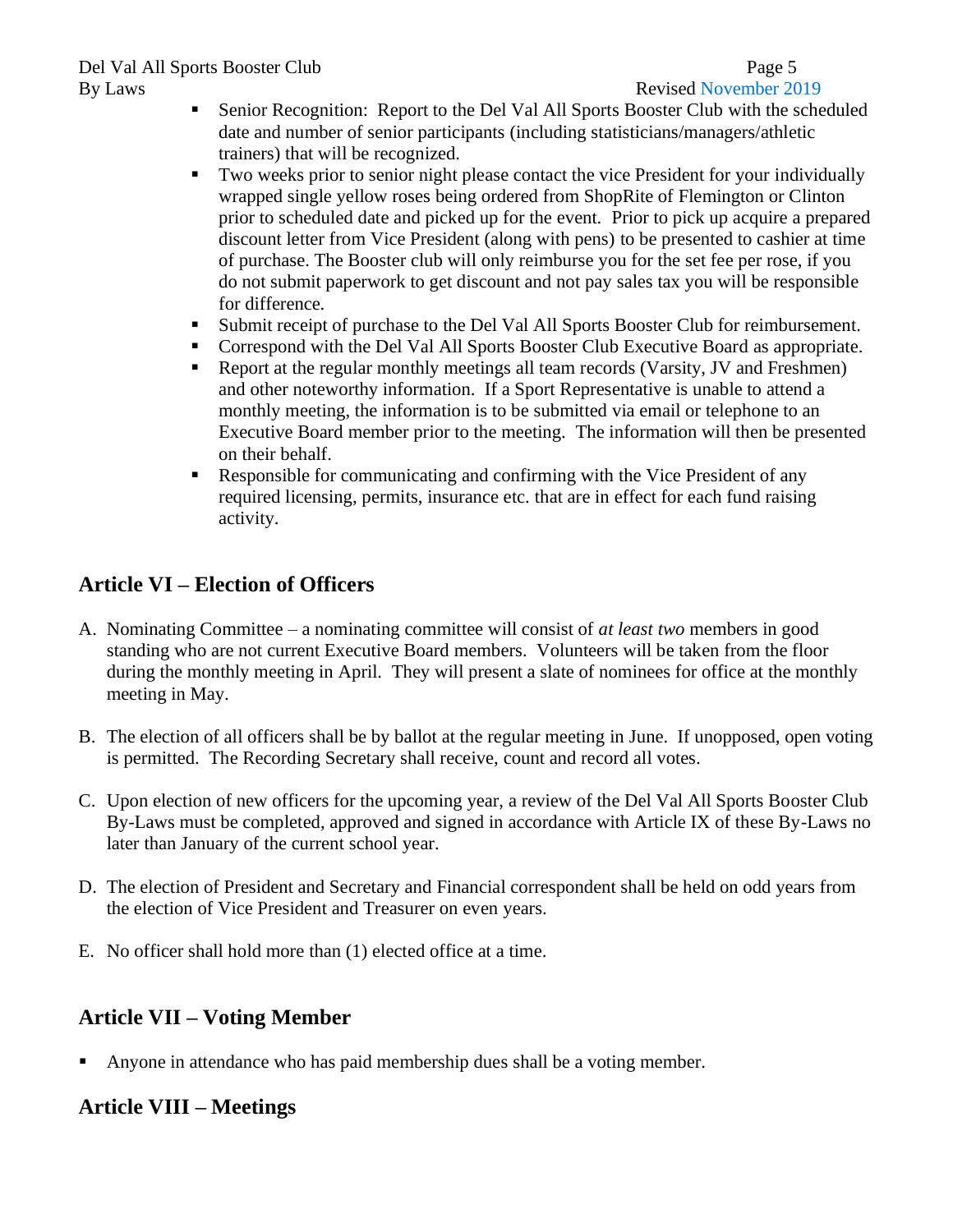Del Val All Sports Booster Club Page 6 By Laws **Revised November 2019** 

- A. Meetings shall be held at Delaware Valley High School on the second Monday, (or other pre-selected day), of each month from September through June. Email reminders of meetings will be sent to all members.
- B. A reorganization meeting shall be held by the June meeting.
- C. Quorum will be met for all meetings when at least three Executive Board officers are in attendance.
- D. The following shall be the suggested order of business:
	- 1. Call to Order
	- 2. Flag Salute
	- 3. Secretary's Report
	- 4. Financial Reports
	- 5. Committee Reports
	- 6. Sports Representative Reports
	- 7. Old Business
	- 8. New Business
	- 9. Adjournment

# **Article IX – Amendments**

**EXECUTE:** Amendments and changes to the Del Val All Sports Booster Club By-Laws and policies may be made by a two-thirds majority vote of members present provided the proposed amendment or revision has been presented at two previous general meetings.

# **Article X – Policies**

- A. Fundraising & Distribution of Monies
	- 1. General fundraisers include but are not limited to:
		- **•** Spirit items and clothing sales.
		- **•** Sport programs, publications, advertisements and sales.
		- Membership dues as pre-determined annually by the general membership.
	- 2. General funds are for, but are not limited to the following:
		- 1. Senior recognition for each varsity sport.
		- 2. Awards and scholarships as determined annually by the general membership.
		- 3. Operational expenses.
	- 4. Del Val blankets to graduating seniors who have earned a varsity letter in at least one sport in their senior year or played a unified sport. Upon discretion of the Executive Board special circumstances may be voted on.
	- 3. Profits from specific fundraisers may be earmarked for special projects or events. These projects may be coordinated by the general membership or by groups representing a specific sport.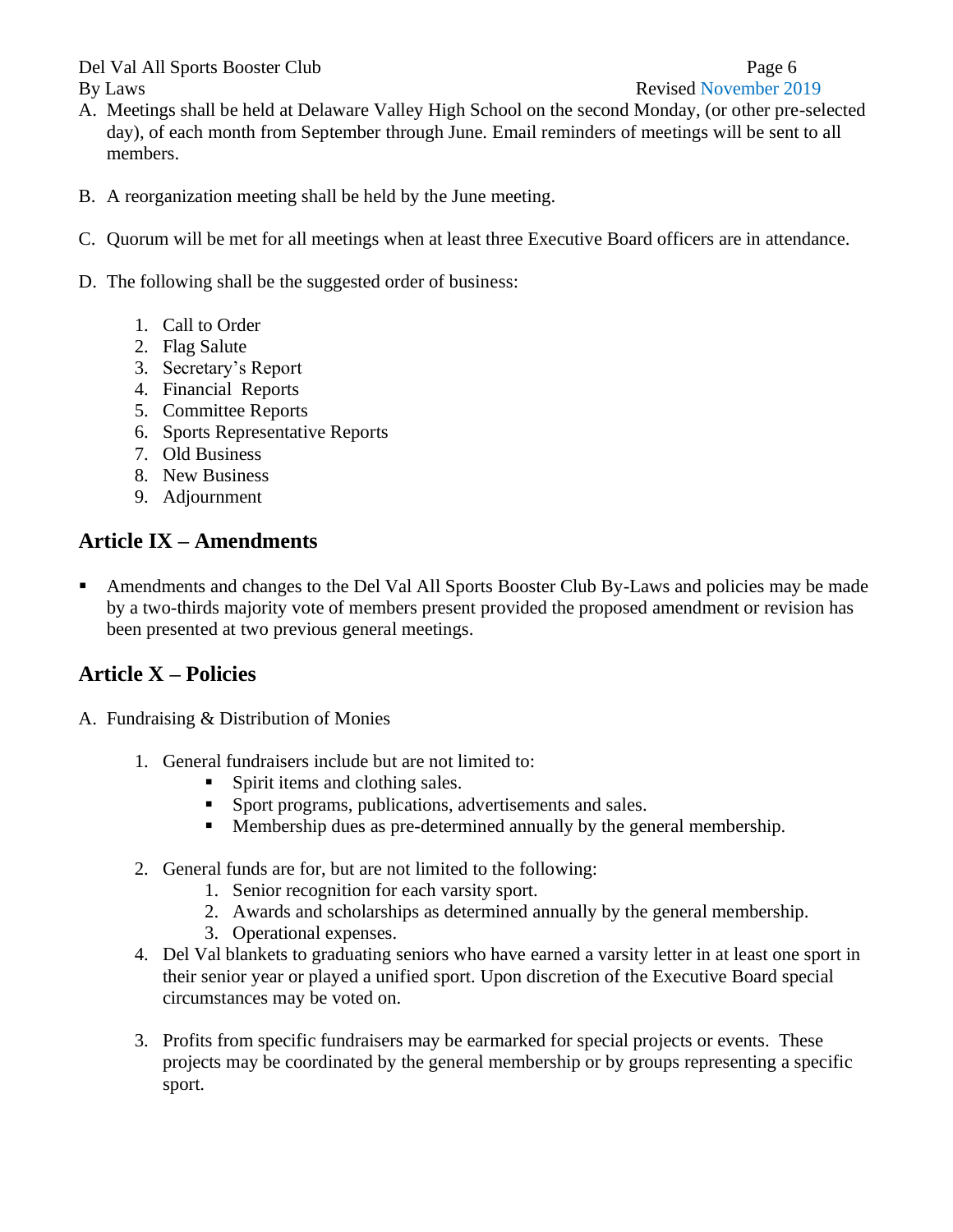### Del Val All Sports Booster Club Page 7 By Laws **Revised November 2019**

- 4. The Del Val All Sports Booster Club will assume responsibility for obtaining permits and facility use forms for fundraising events conducted by the Del Val All Sports Booster Club or members in good standing, representing the club. The Del Val All Sports Booster Club will collect, deposit and disperse all monies associated with such projects and maintain accurate records and reported at the regular monthly meetings.
- B. Games of Chance
	- 1. The Del Val All Sports Booster Club will reapply every 2 years for its state game of chance license and maintain a separate checking account for such purpose. Monies received shall be earmarked for the specific team sport which conducted the game of chance.
	- 2. All sports teams/organization wishing to use the games of chance license for a fundraising event must adhere to the following policies.
		- Submit intended date(s) and usage at least 60 days prior to event.
		- An executive board member and/or appointed active member must be present at the event. This person(s) will act as the conductor of the games of chance.
	- 3. The Del Val All Sports Booster Club will complete all necessary paperwork and submit all documentation to the appropriate municipality by their required deadline. Upon the township's approval, a mandatory 15-day waiting period occurs prior to receipt of certificate issuance.
	- 4. Double tickets will be sold at the following prices: 1 for \$1 or 10 for \$5. The seller/buyer/winner all must be 18 years or older to participate.
	- 5. All monies shall be counted by 2 members and divided equally in half.
	- 6. The winning ticket will be drawn with winner announced and ticket verified. Winner will receive one half of the gross amount.
	- 7. Sport teams/organization conducting games of chance are subject to a flat fee of \$10 per 50/50 application. All supplies needed to conduct the games of chance will be purchased by the team/organization themselves. All teams/organizations are responsible for state fees and licensing fees for special events (ex. Games of chance, tricky tray, raffles, casino night).
- C. Awards and Scholarships
	- 1. The Del Val All Sports Booster Club will award up to four (4) scholarships each year to graduating senior varsity athletes (senior statisticians are not eligible). The value of the scholarship is not to exceed \$500.00 each. The monies available to the Del Val All Sports Booster Club will govern the number and dollar amount of the awards, and may change yearly as voted on at a monthly meeting.
	- 2. To receive a scholarship award offered by the Del Val All Sports Booster Club, the applicant must: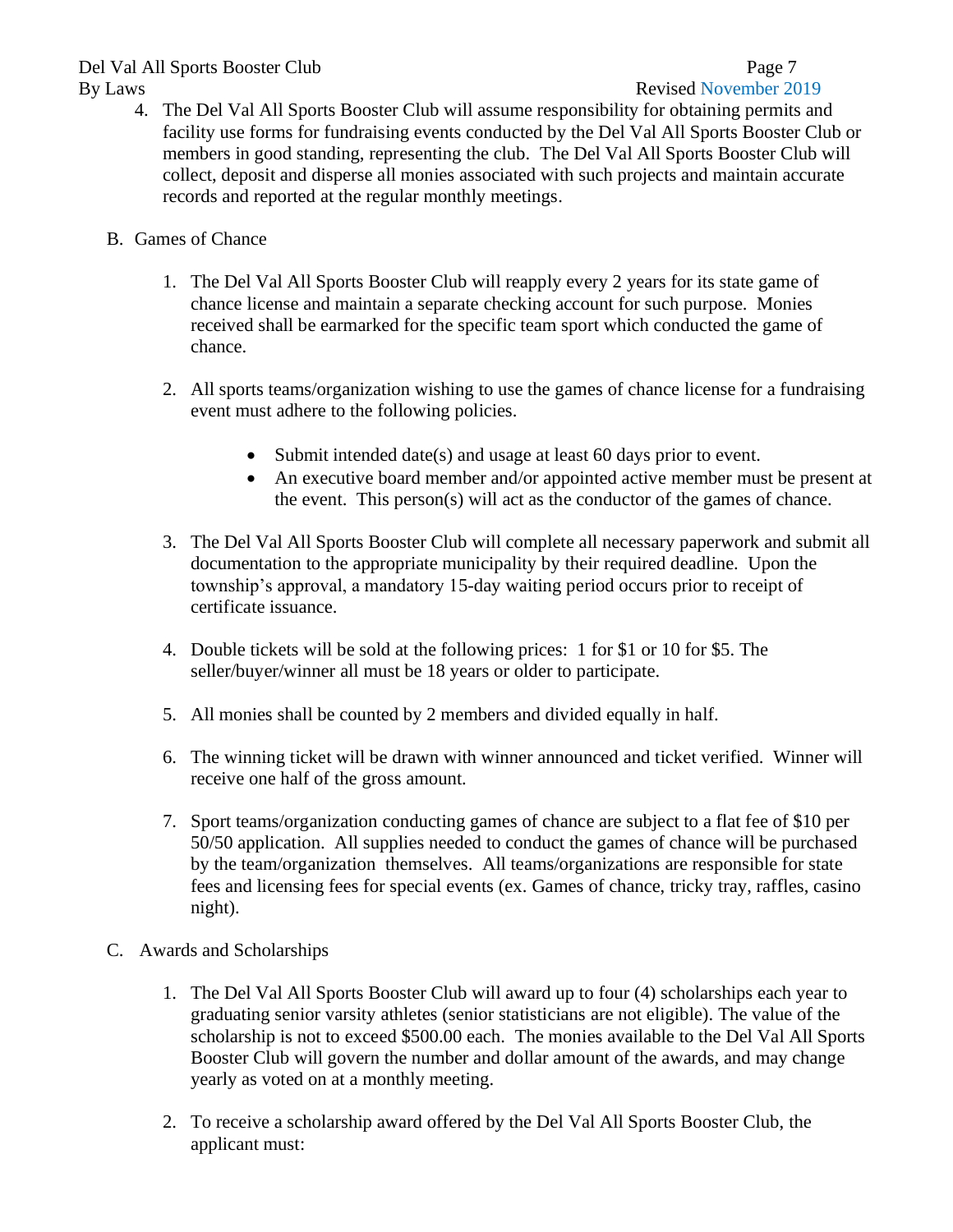- 1. Have been an athlete on a recognized varsity team during his/her senior year.
- 2. Have a parent or guardian who has been an active member\* in good standing.
- 3. Has not been placed on academic probation or violated the Delaware Valley Regional High School Student Conduct Code and / or Student Co-Curricular Code.
- 3. If the above stated criteria is not met by 4 candidates in a given school year, one (1) scholarship (not to exceed \$500) may be awarded based on a financial need. The following criteria must be met:
	- 1. Have been an athlete on a recognized varsity team during his/her senior year.
	- 2. Have a parent or guardian who is a member of the Del Val All Sports Booster Club
	- 3. Has not been placed on academic probation or violated the Delaware Valley Regional High School Student Conduct Code and/or Student Co-Curricular Code.
	- 4. Application is reviewed on the basis of financial hardship/burden to the family
- 4. No member of the scholarship committee can have a son or daughter who is under consideration for a scholarship to alleviate any appearance of improprieties.
- 5. All candidate information is considered to be private and confidential and is not to be discussed outside of the committee meeting.
- 6. Senior Recognition is sponsored by the Del Val All Sports Booster Club in conjunction with the coach and the sports representative of each team. Pens and flowers (or other items as approved) are presented to each senior athlete's parents or guardians to be recognized. This event is usually held at one of the last home games, matches or meets as arranged and communicated by the head coach. The following sports are recognized:
	- Fall Season
		- o Football
		- o Cheerleading
		- o Boys Soccer
		- o Girls Soccer
		- o Field Hockey
		- o Band Band Boosters reimburse for the flowers and pens.
		- o Boys Cross Country
		- o Girls Cross Country
		- o Girls Volleyball
		- o Unified Team
	- Winter Sports
		- o Boys Basketball
		- o Girls Basketball
		- o Wrestling
		- o Cheerleading (already recognized in the Fall season)
		- o Unified Team
	- **Spring Sports** 
		- o Softball